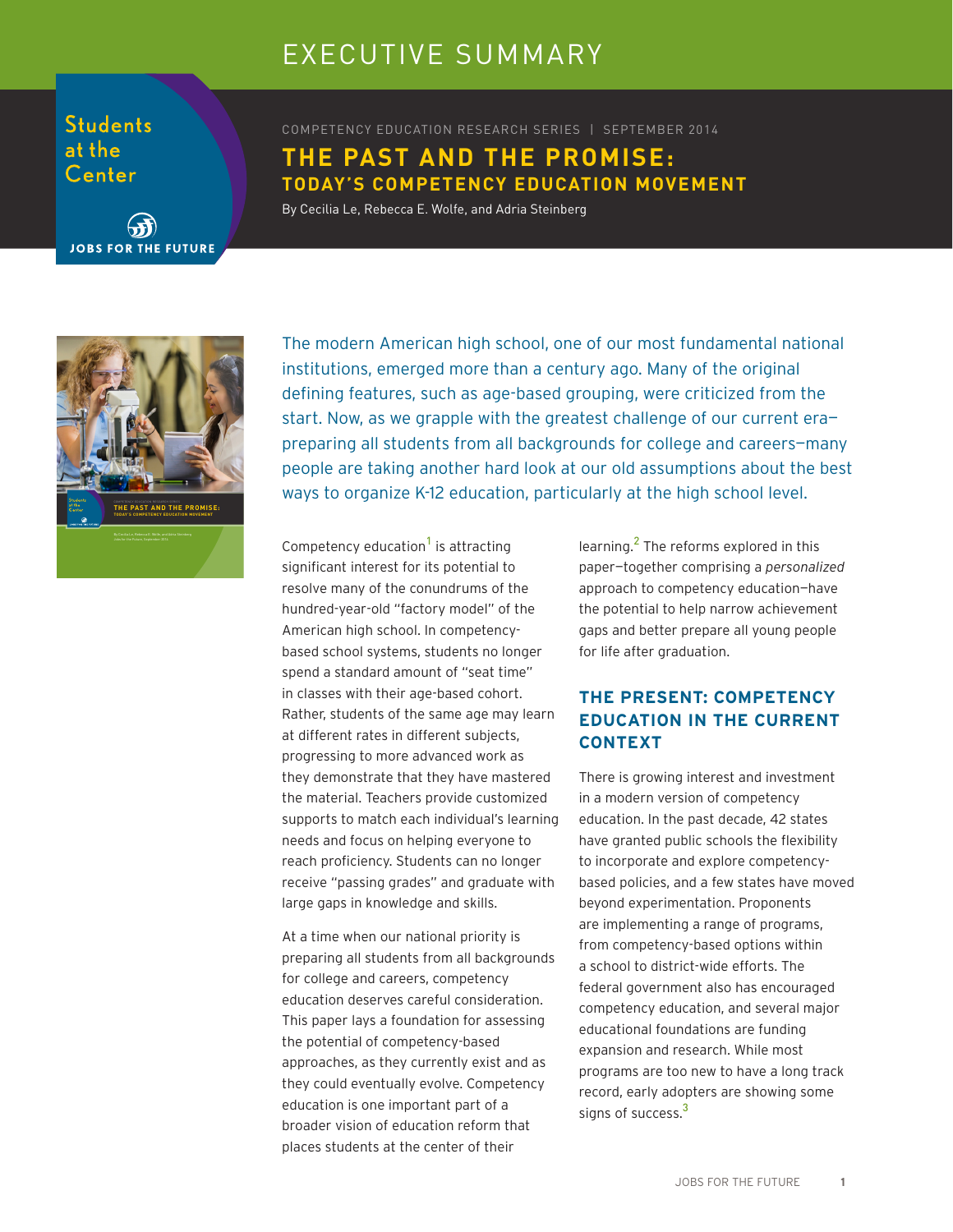Today's demand for competency-based reform efforts can be traced to a confluence of three main drivers of change. First and foremost, the interest is fueled by the expanding global economy, which has transformed the U.S. labor market over the past decade. Determining how to help all students reach the goal of college and career readiness in order to find family-supporting work has been the subject of intense debate. Secondly, approaches to educational reform that have often been at odds—the standards movement and the personalization movement—are now coming together and raising interest in competency education as a part of the solution. Competency-based approaches now embrace both the central importance of clearly defined college- and career-ready proficiency standards for all, and the need for strategies to reach these standards that meet the individual needs and interests of each learner. Finally, the ongoing development of advanced technological tools makes it feasible to implement competency education on a large scale for the first time.

#### **A DEFINITION**

Competency education is an evolving field and as such, there is no universally shared definition of what makes a model "competency based."<sup>4</sup> Looking across different competency models and definitions, we identify three basic common elements:

- **1. Mastery:** Students advance based on demonstration of skills and content knowledge as outlined in clear, measurable learning objectives.
- **2. Pacing:** Students progress at different rates in different areas, rather than on a teacher-driven, class-wide schedule.
- **3. Instruction:** Students receive customized supports to ensure that those struggling in any area will be able to reach mastery.

Today's competency-based models also frequently include features incorporating high degrees of personalization, to foster engagement, motivation, and responsibility for one's own learning. Personalized approaches to competency education are distinguished by many of the following qualities:

- **> Competencies:** Learning objectives reflect research on college, career, and civic success, including cognitive, metacognitive, and interpersonal skills.
- **> Assessment:** Multiple measures are used to determine mastery, and students receive immediate feedback about their progress toward specific competencies.
- **> Time:** Flexible uses of time encourage learning experiences outside of the traditional school day and year, and in a variety of formal and informal settings.
- **> Agency:** Learners have opportunities to exercise choice in how they engage with core concepts and demonstrate core competencies.
- **> Technology:** Schools and students use technological tools in service of flexible and engaging instruction and to ease implementation challenges.
- **> Culture:** School leaders and teachers foster an education environment that includes high expectations, transparency of learning objectives and assessment, collaborative learning and leadership, continuous improvement, and opportunities for students to learn meaningfully with peers and form relationships with supportive adults in order to maximize motivation, engagement, and achievement.

# **THE PAST: THE ROOTS OF COMPETENCY EDUCATION**

Efforts to ensure that schooling emphasizes outcomes (learning) more than inputs (class time) have deep historical roots. But for the most part such experiments did not result in widespread adoption of competency education.

Competency education is one important part of a broader vision of education reform that places students at the center of their learning.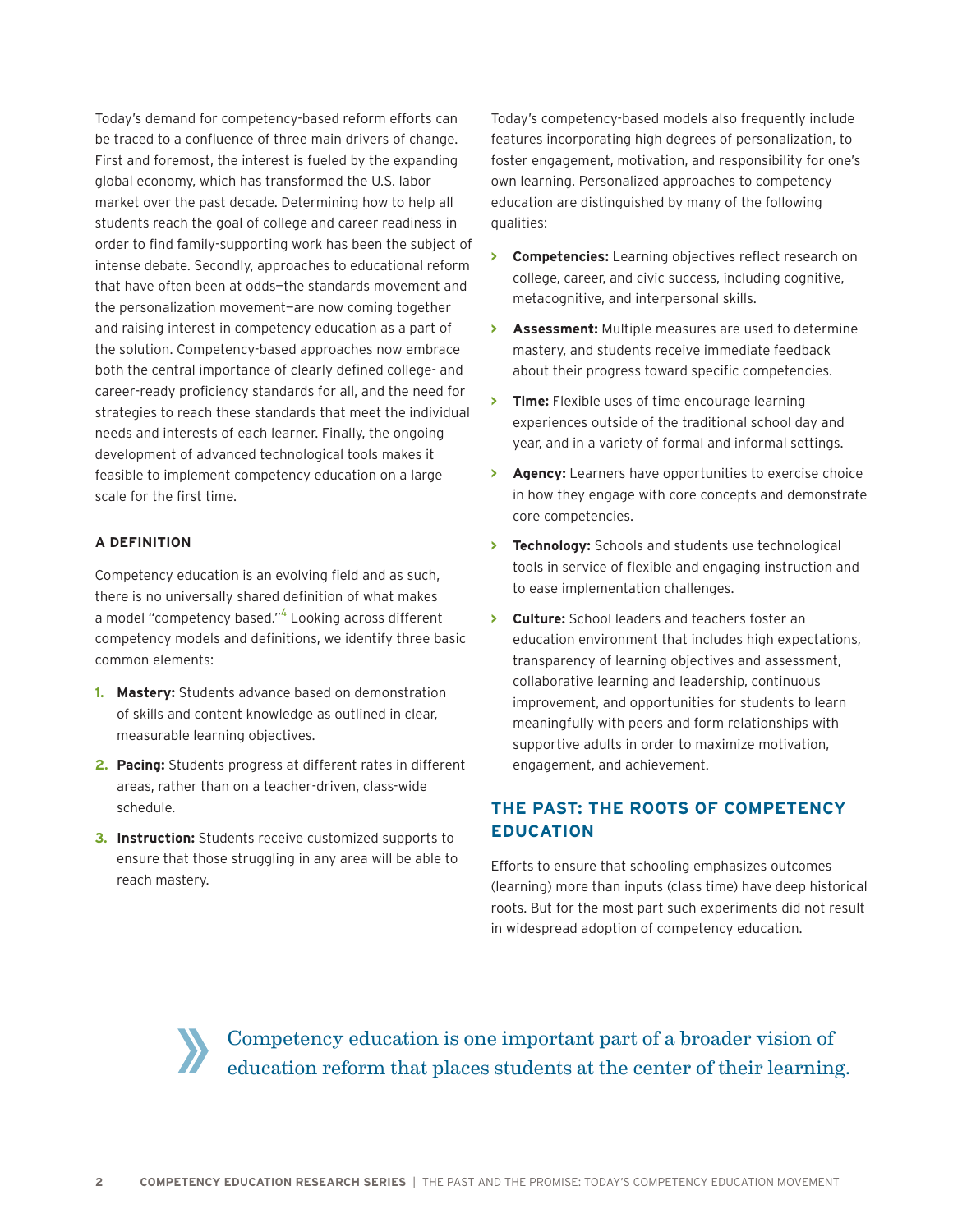One of the first significant experiments took place in 1919 in Winnetka, Illinois, where for at least half of the school day, students progressed at their own rate in reading, writing, and counting, and needed to master a "work unit" before progressing. In the 1950s and 60s, researchers advocated for a dynamic school curriculum, that drew on clear objectives and the needs and interests of students, while providing flexibility on pace of learning. The 1970s and 1980s were a heyday for mastery learning and extensive evaluation found significant gains in student learning outcomes.

Despite a long history and strong evidence of its value, widespread adoption of mastery learning has faced significant obstacles. Some of the criticisms voiced in the 1970s have been addressed today, such as a lack of commonly recognized, highly specific educational goals and scarcity of diagnostic, assessment, and progress tracking tools. Other challenges may remain: few high-quality and tested remediation models for students who advance more slowly; and lack of teacher time, energy, and skills and support to apply the model effectively.

### **THE RESEARCH**

In addition to learning lessons from past efforts, today's practitioners and champions of competency education can draw from recent research into student-centered learning approaches to inform and strengthen their efforts. Relevant findings on learning, motivation, peer interactions, and assessment from Jobs for the Future's papers and other sources show how lessons learned about effective

educational strategies can be integrated into competencybased models that result in deeper learning outcomes for all students. We summarize the major findings in the table below.

## **THE PROMISE**

Competency education is currently one of the hot "innovation spaces" in education reform. Ensuring that these efforts are more lasting and widespread than previous mastery-based efforts will require both learning from the factors that historically limited their growth and infusing the field with new research-based strategies and tools to motivate the full range of students. It will also be essential to navigate the many political and implementation challenges facing personalized competency education.

The political appetite for making policy shifts necessary for a competency-based system to thrive depends heavily on the direction of major issues dominating today's national education landscape. Some of the most critical political and policy questions are:

- **>** What will help the competency education movement to be seen as supporting efforts to establish high-quality state standards rather than distracting from them?
- **>** How can we ensure assessments are useful to both teachers and students, are student-centered, and are available at a reasonable cost?
- **>** How will schools be evaluated and held accountable for student progress in a competency-based system where time is a variable?

| <b>RESEARCH FINDING</b>                                            | IMPLICATION FOR PERSONALIZED COMPETENCY<br><b>EDUCATION</b>    |
|--------------------------------------------------------------------|----------------------------------------------------------------|
| <b>Cognitive sciences:</b> The brain must be actively engaged to   | Prioritize active, engaging learning experiences relevant to   |
| learn; passive experiences do not trigger learning.                | students' lives and goals.                                     |
| <b>Motivation theory:</b> Students are motivated in different ways | Customize instruction, pacing, and supports to accommodate     |
| at different times. Customization is better than teaching to       | individual differences. Students can move ahead in some        |
| the mythical "average" learner.                                    | academic areas, while receiving extra help in others.          |
| <b>Student agency:</b> Allowing students choice and control can    | Give students a sense of control over their learning by        |
| increase their achievement.                                        | through individualized, transparent paths to proficiency.      |
| Social aspects of learning: Belonging to a "community of           | Allow flexibility for students to "think aloud," get feedback, |
| learners" can offer positive results for young people.             | and build knowledge together.                                  |
| <b>Balanced assessment:</b> Well-designed assessments are          | Offer a variety of formative and summative assessments, and    |
| individualized, motivating, and allow students to regulate         | wherever possible, individualize assessments to focus on each  |
| their own learning as well as provide summative data.              | student's strengths, needs, and interests.                     |